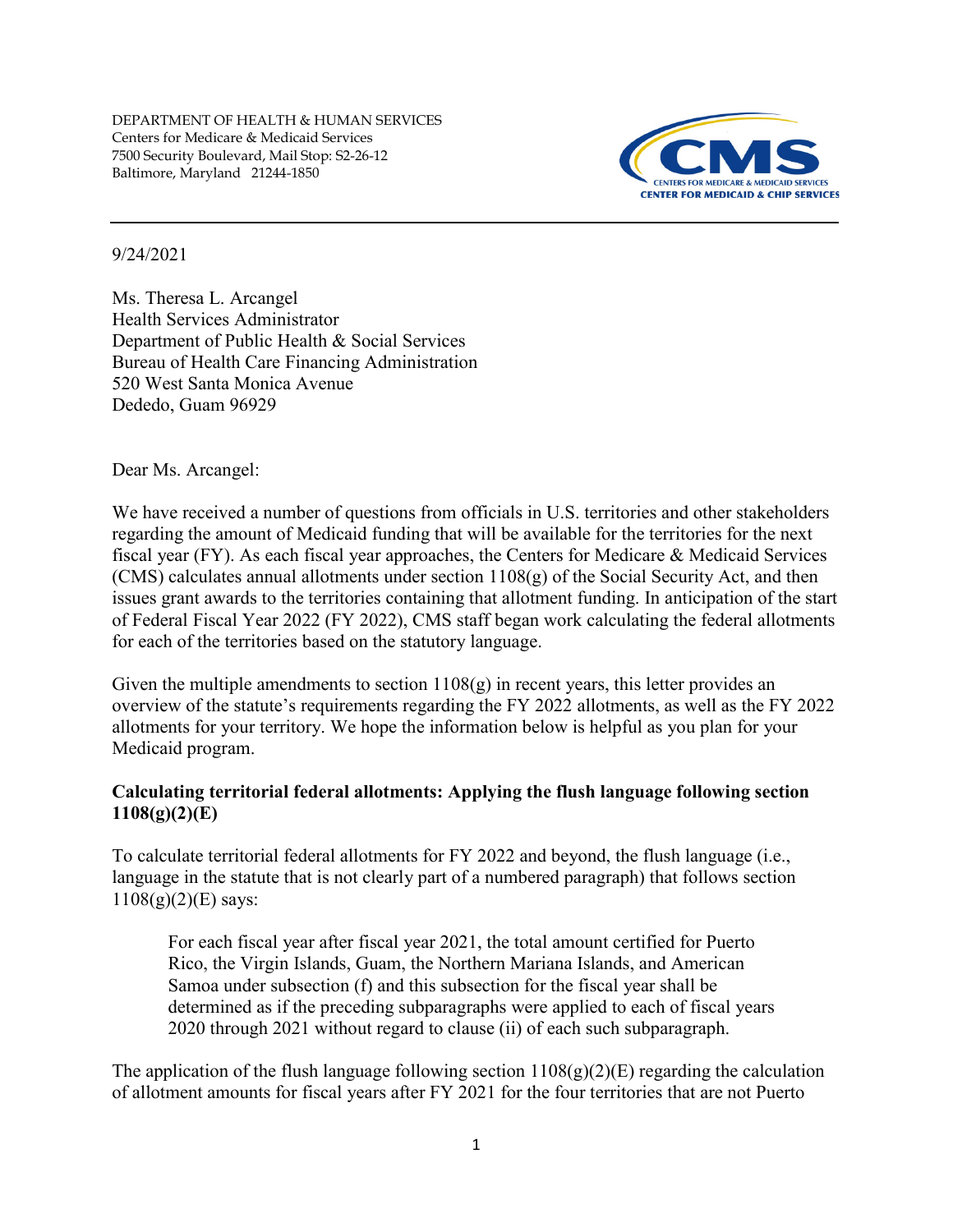Rico results in those territories receiving an allotment for FY 2022 that is modestly higher than their allotments for FY 2021. Specifically, in applying the growth formula without regard to the allotment amount for the year that is specified in clause (ii) (that is, section  $1108(g)(2)(B)(ii)$  for the U.S. Virgin Islands; section  $1108(g)(2)(C)(ii)$  for Guam; section  $1108(g)(2)(D)(ii)$  for the Commonwealth of the Northern Mariana Islands (CNMI); and section  $1108(g)(2)(E)(ii)$  for American Samoa), FY 2021 remains as the base year for the calculation under clause (i) to determine the allotment for FY 2022.

For Puerto Rico, clause (ii) of section  $1108(g)(2)(A)$  does not specify an allotment amount for a year but instead provides a cross reference to section  $1108(g)(6)(A)$ ; one needs to follow the cross-reference to section  $1108(g)(6)(A)$  to locate the allotment amount for the year that is to be disregarded in applying the growth formula under section  $1108(g)(2)(A)(i)$ . This leaves the allotment amount for Puerto Rico for FY 2020 that is specified in section  $1108(g)(6)(A)(i)$  as the base year for the calculation under section  $1108(g)(2)(A)(i)$  to determine Puerto Rico's allotment for FY 2022.

## Summary of allotment caps for FY 2022, by territory

Below are the allotment caps for FY 2020, FY 2021 and FY 2022 under section  $1108(g)$  for each of the territories. For the four territories of American Samoa, Commonwealth of the Northern Mariana Islands, Guam, and U.S. Virgin Islands, for FY 2022, CMS multiplied the territory's FY 2021 cap by the percentage increase in the medical care component of the Consumer Price Index for All Urban Consumers (CPI-U) for the twelve-month period ending in March preceding the beginning of the fiscal year. For FY 2022, this figure is 2.7 percent. For Puerto Rico, CMS multiplied the FY 2020 cap by the medical care component of the CPI-U for the twelve-month period ending in March preceding the beginning of FY 2021 (5.5 percent). Then CMS multiplied this result by the CPI-U for medical care for the twelve-month period ending in March preceding the beginning of FY 2022 (2.7 percent).

|                       | <b>FY 2020</b>  | <b>FY 2021</b>  | <b>FY 2022</b>  |
|-----------------------|-----------------|-----------------|-----------------|
| <b>American Samoa</b> | \$86,325,000    | \$85,550,000    | \$87,860,000    |
| Guam                  | \$130,875,000   | \$129,712,500   | \$133,210,000   |
| <b>CNMI</b>           | \$63,100,000    | \$62,325,000    | \$64,010,000    |
| <b>USVI</b>           | \$128,712,500   | \$127,937,500   | \$131,390,000   |
| <b>Puerto Rico</b>    | \$2,716,188,000 | \$3,009,063,000 | \$2,943,000,000 |

As a note, clause (i) of each territory's subparagraph under section  $1108(g)(2)$  (that is, subparagraphs  $(A)(i)$ ,  $(B)(i)$ ,  $(C)(i)$ ,  $(D)(i)$ , and  $(E)(i)$  requires that, for FY 2023 and thereafter, the territory's allotment will be determined based on the territory's allotment amount for FY 2022, increased by the medical care component of the CPI-U for the twelve-month period ending in March preceding the beginning of the FY and rounded to the nearest \$10,000 (or, for Puerto Rico, the nearest \$100,000, as provided in section  $1108(g)(2)(A)(i)$ .